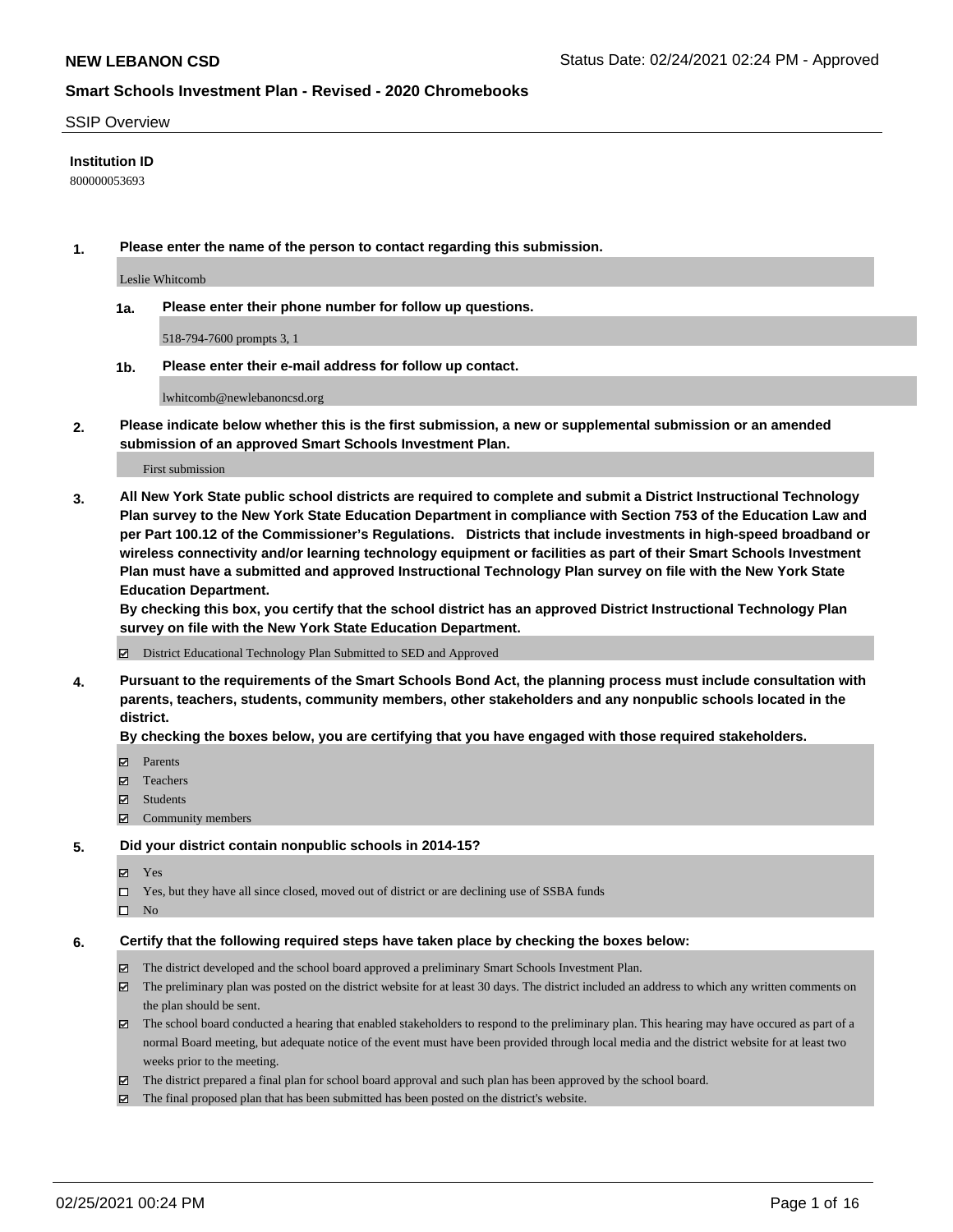SSIP Overview

**6a. Please upload the proposed Smart Schools Investment Plan (SSIP) that was posted on the district's website, along with any supporting materials. Note that this should be different than your recently submitted Educational Technology Survey. The Final SSIP, as approved by the School Board, should also be posted on the website and remain there during the course of the projects contained therein.**

2020 Smart Schols Bond Act Spending Plan.docx

**6b. Enter the webpage address where the final Smart Schools Investment Plan is posted. The Plan should remain posted for the life of the included projects.**

https://go.boarddocs.com/ny/nlcsd/Board.nsf/files/BQ7RMU6EB64B/\$file/SSBA%20Spending%20Plan%202020.pdf

**7. Please enter an estimate of the total number of students and staff that will benefit from this Smart Schools Investment Plan based on the cumulative projects submitted to date.**

430

**8. An LEA/School District may partner with one or more other LEA/School Districts to form a consortium to pool Smart Schools Bond Act funds for a project that meets all other Smart School Bond Act requirements. Each school district participating in the consortium will need to file an approved Smart Schools Investment Plan for the project and submit a signed Memorandum of Understanding that sets forth the details of the consortium including the roles of each respective district.**

 $\Box$  The district plans to participate in a consortium to partner with other school district(s) to implement a Smart Schools project.

### **9. Please enter the name and 6-digit SED Code for each LEA/School District participating in the Consortium.**

| Partner LEA/District | <b>ISED BEDS Code</b> |
|----------------------|-----------------------|
| (No Response)        | (No Response)         |

### **10. Please upload a signed Memorandum of Understanding with all of the participating Consortium partners.**

(No Response)

**11. Your district's Smart Schools Bond Act Allocation is:**

\$288,073

#### **12. Final 2014-15 BEDS Enrollment to calculate Nonpublic Sharing Requirement**

|            | Public Enrollment | Nonpublic Enrollment | 'Total Enrollment | l Nonpublic Percentage |
|------------|-------------------|----------------------|-------------------|------------------------|
| Enrollment | 403               | 108                  | 511.00            | $\Omega$<br>21.14      |

**13. This table compares each category budget total, as entered in that category's page, to the total expenditures listed in the category's expenditure table. Any discrepancies between the two must be resolved before submission.**

|                                          | Sub-Allocations | <b>Expenditure Totals</b> | <b>Difference</b> |
|------------------------------------------|-----------------|---------------------------|-------------------|
| <b>School Connectivity</b>               | 0.00            | 0.00                      | 0.00              |
| Connectivity Projects for<br>Communities | 0.00            | 0.00                      | 0.00              |
| Classroom Technology                     | 75,450.00       | 75,450.00                 | 0.00              |
| Pre-Kindergarten Classrooms              | 0.00            | 0.00                      | 0.00              |
| Replace Transportable<br>Classrooms      | 0.00            | 0.00                      | 0.00              |
| <b>High-Tech Security Features</b>       | 0.00            | 0.00                      | 0.00              |
| Nonpublic Loan                           | 20,219.85       | 20,219.85                 | 0.00              |
| Totals:                                  |                 |                           |                   |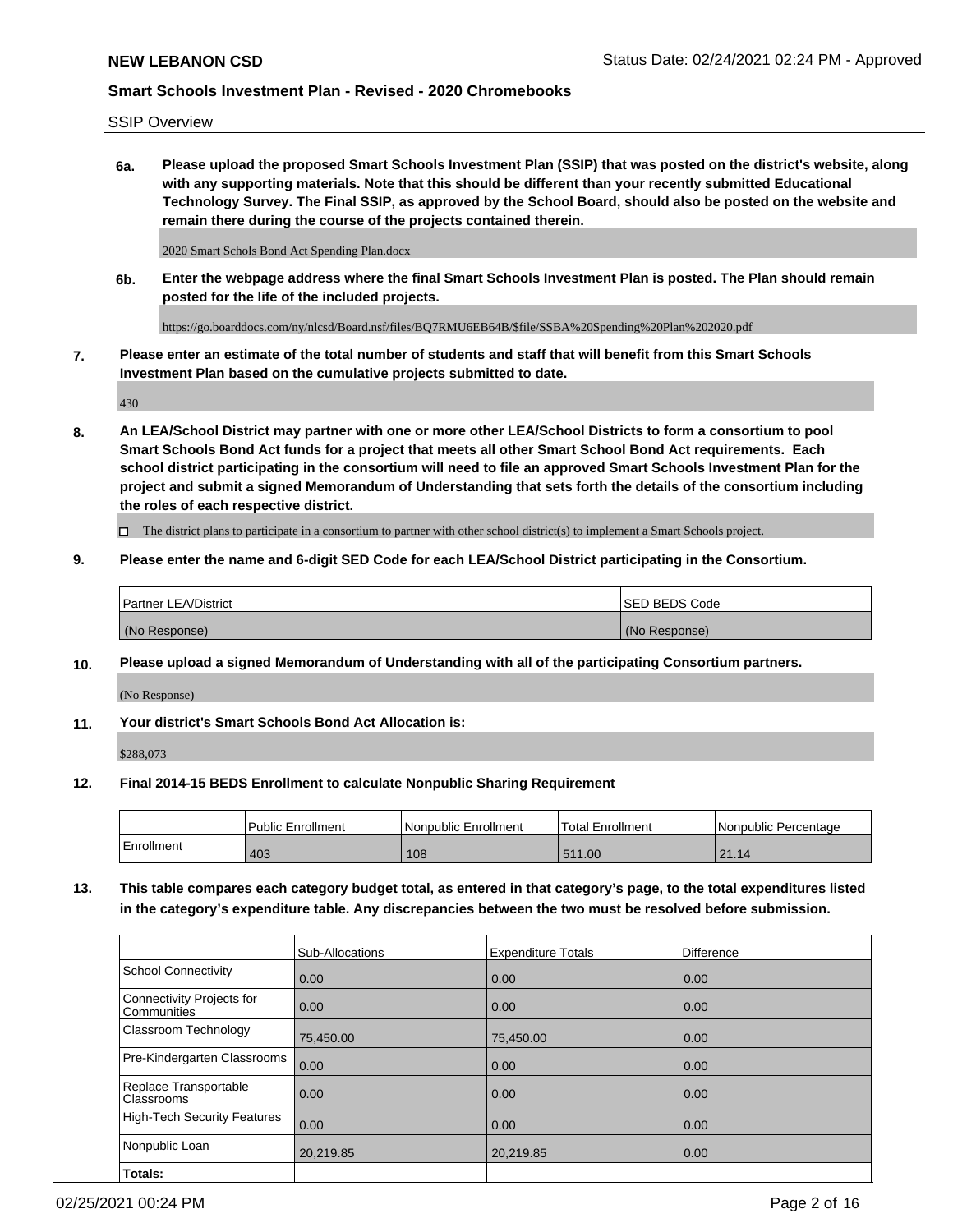SSIP Overview

| Sub-Allocations | Totals<br>Expenditure | Difference |
|-----------------|-----------------------|------------|
| 95,670          | 95,670                |            |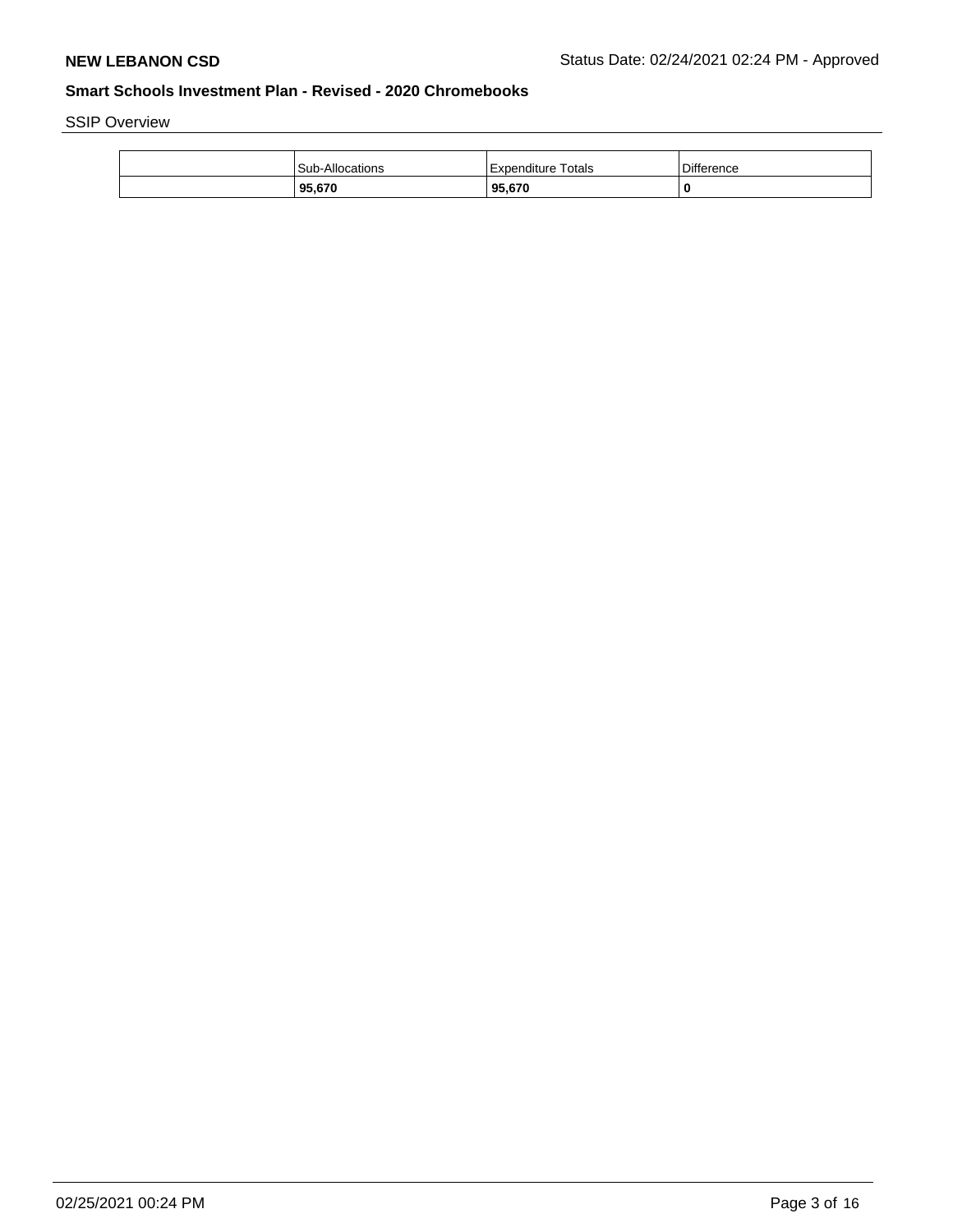School Connectivity

- **1. In order for students and faculty to receive the maximum benefit from the technology made available under the Smart Schools Bond Act, their school buildings must possess sufficient connectivity infrastructure to ensure that devices can be used during the school day. Smart Schools Investment Plans must demonstrate that:**
	- **• sufficient infrastructure that meets the Federal Communications Commission's 100 Mbps per 1,000 students standard currently exists in the buildings where new devices will be deployed, or**
	- **• is a planned use of a portion of Smart Schools Bond Act funds, or**
	- **• is under development through another funding source.**

**Smart Schools Bond Act funds used for technology infrastructure or classroom technology investments must increase the number of school buildings that meet or exceed the minimum speed standard of 100 Mbps per 1,000 students and staff within 12 months. This standard may be met on either a contracted 24/7 firm service or a "burstable" capability. If the standard is met under the burstable criteria, it must be:**

**1. Specifically codified in a service contract with a provider, and**

**2. Guaranteed to be available to all students and devices as needed, particularly during periods of high demand, such as computer-based testing (CBT) periods.**

**Please describe how your district already meets or is planning to meet this standard within 12 months of plan submission.**

(No Response)

**1a. If a district believes that it will be impossible to meet this standard within 12 months, it may apply for a waiver of this requirement, as described on the Smart Schools website. The waiver must be filed and approved by SED prior to submitting this survey.**

 $\Box$  By checking this box, you are certifying that the school district has an approved waiver of this requirement on file with the New York State Education Department.

**2. Connectivity Speed Calculator (Required). If the district currently meets the required speed, enter "Currently Met" in the last box: Expected Date When Required Speed Will be Met.**

|                  | l Number of     | Required Speed | Current Speed in | Expected Speed  | <b>Expected Date</b>                    |
|------------------|-----------------|----------------|------------------|-----------------|-----------------------------------------|
|                  | <b>Students</b> | In Mbps        | l Mbps           | Ito be Attained | When Required                           |
|                  |                 |                |                  |                 | l Within 12 Months ISpeed Will be Met l |
| Calculated Speed | (No Response)   | 0.00           | (No Response)    | (No Response)   | (No Response)                           |

**3. Describe how you intend to use Smart Schools Bond Act funds for high-speed broadband and/or wireless connectivity projects in school buildings.**

(No Response)

**4. Describe the linkage between the district's District Instructional Technology Plan and how the proposed projects will improve teaching and learning. (There should be a link between your response to this question and your responses to Question 1 in Section IV - NYSED Initiatives Alignment: "Explain how the district use of instructional technology will serve as a part of a comprehensive and sustained effort to support rigorous academic standards attainment and performance improvement for students."** 

**Your answer should also align with your answers to the questions in Section II - Strategic Technology Planning and the associated Action Steps in Section III - Action Plan.)**

(No Response)

**5. If the district wishes to have students and staff access the Internet from wireless devices within the school building, or in close proximity to it, it must first ensure that it has a robust Wi-Fi network in place that has sufficient bandwidth to meet user demand.**

**Please describe how you have quantified this demand and how you plan to meet this demand.**

(No Response)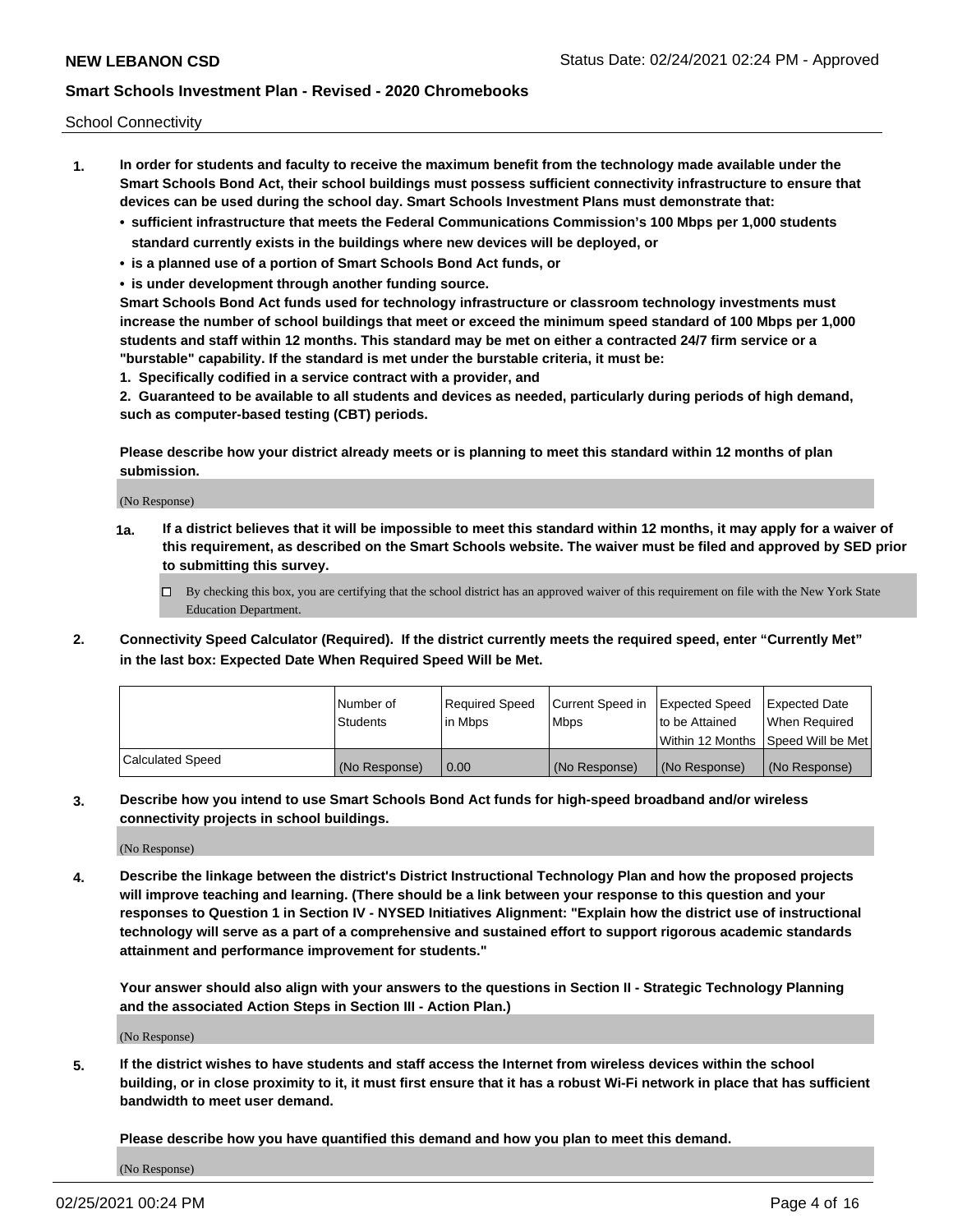School Connectivity

**6. Smart Schools plans with any expenditures in the School Connectivity category require a project number from the Office of Facilities Planning. Districts must submit an SSBA LOI and receive project numbers prior to submitting the SSIP. As indicated on the LOI, some projects may be eligible for a streamlined review and will not require a building permit.**

**Please indicate on a separate row each project number given to you by the Office of Facilities Planning.**

| Project Number |  |
|----------------|--|
| (No Response)  |  |

**7. Certain high-tech security and connectivity infrastructure projects may be eligible for an expedited review process as determined by the Office of Facilities Planning.**

### **Was your project deemed eligible for streamlined review?**

(No Response)

### **8. Include the name and license number of the architect or engineer of record.**

| Name          | License Number |
|---------------|----------------|
| (No Response) | (No Response)  |

### **9. Public Expenditures – Loanable (Counts toward the nonpublic loan calculation)**

| Select the allowable expenditure type.<br>Repeat to add another item under each type. | <b>PUBLIC</b> Items to be<br>l Purchased | Quantity           | Cost Per Item    | <b>Total Cost</b> |
|---------------------------------------------------------------------------------------|------------------------------------------|--------------------|------------------|-------------------|
| (No Response)                                                                         | (No Response)                            | l (No<br>Response) | (No<br>Response) | $\overline{0.00}$ |
|                                                                                       |                                          | O                  | 0.00             |                   |

### **10. Public Expenditures – Non-Loanable (Does not count toward nonpublic loan calculation)**

| Select the allowable expenditure<br>type.<br>Repeat to add another item under<br>each type. | <b>PUBLIC</b> Items to be purchased | Quantity      | Cost per Item | <b>Total Cost</b> |
|---------------------------------------------------------------------------------------------|-------------------------------------|---------------|---------------|-------------------|
| (No Response)                                                                               | (No Response)                       | (No Response) | (No Response) | 0.00              |
|                                                                                             |                                     |               | 0.00          |                   |

#### **11. Final 2014-15 BEDS Enrollment to calculate Nonpublic Sharing Requirement (no changes allowed.)**

|            | Public Enrollment | l Nonpublic Enrollment | <b>Total Enrollment</b> | Nonpublic Percentage |
|------------|-------------------|------------------------|-------------------------|----------------------|
| Enrollment | 403               | 108                    | 511.00                  | 21.14                |

### **12. Total Public Budget - Loanable (Counts toward the nonpublic loan calculation)**

|                                                      | Public Allocations | <b>Estimated Nonpublic Loan</b><br>Amount | Estimated Total Sub-Allocations |
|------------------------------------------------------|--------------------|-------------------------------------------|---------------------------------|
| Network/Access Costs                                 | (No Response)      | 0.00                                      | 0.00                            |
| School Internal Connections and<br><b>Components</b> | (No Response)      | 0.00                                      | 0.00                            |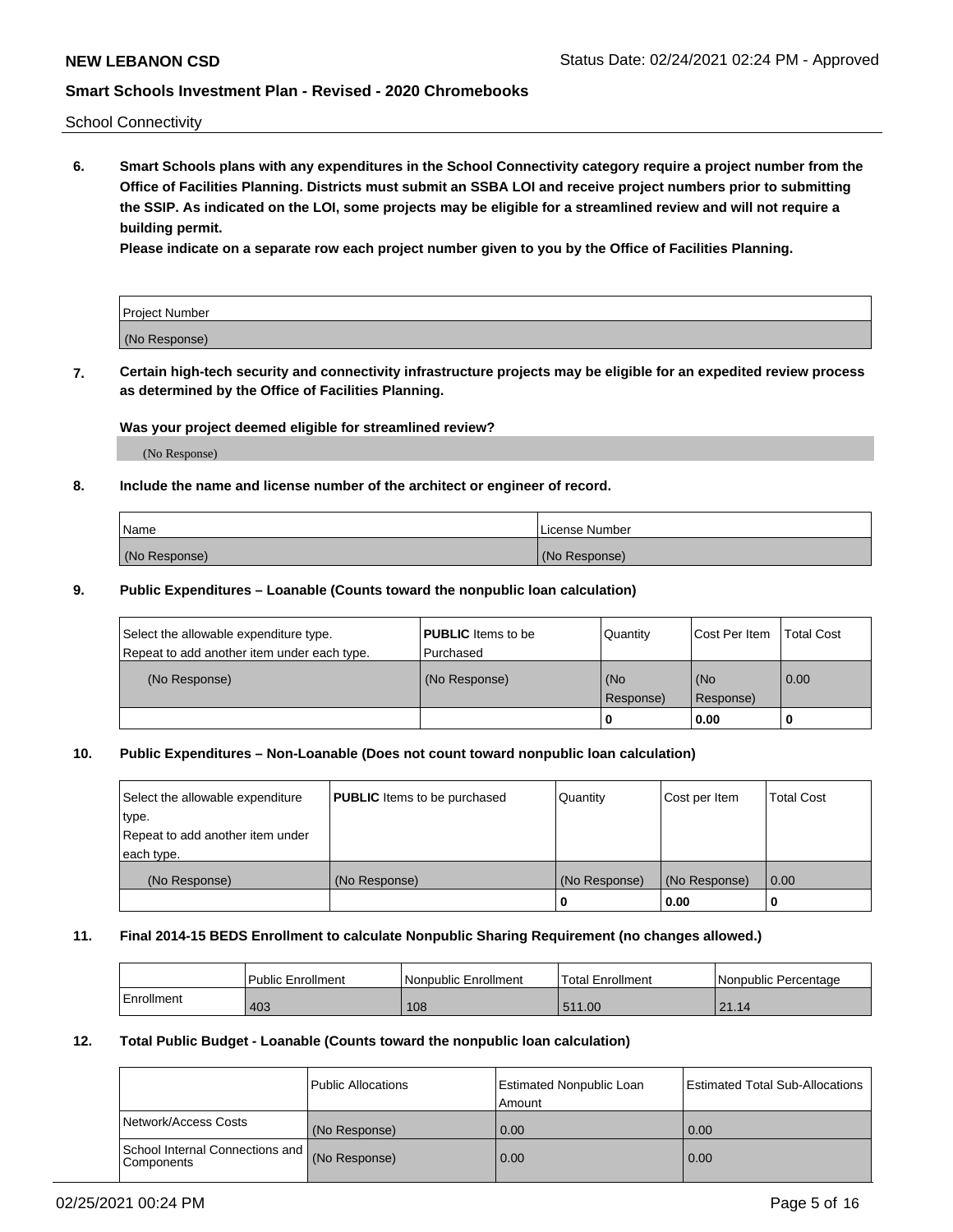School Connectivity

|         | Public Allocations | <b>Estimated Nonpublic Loan</b><br>l Amount | <b>Estimated Total Sub-Allocations  </b> |
|---------|--------------------|---------------------------------------------|------------------------------------------|
| Other   | (No Response)      | 0.00                                        | 0.00                                     |
| Totals: | 0.00               | 0                                           |                                          |

# **13. Total Public Budget – Non-Loanable (Does not count toward the nonpublic loan calculation)**

|                                                   | Sub-<br>Allocation |
|---------------------------------------------------|--------------------|
| Network/Access Costs                              | (No Response)      |
| Outside Plant Costs                               | (No Response)      |
| <b>School Internal Connections and Components</b> | (No Response)      |
| Professional Services                             | (No Response)      |
| Testing                                           | (No Response)      |
| <b>Other Upfront Costs</b>                        | (No Response)      |
| <b>Other Costs</b>                                | (No Response)      |
| Totals:                                           | 0.00               |

# **14. School Connectivity Totals**

|                          | Total Sub-Allocations |
|--------------------------|-----------------------|
| Total Loanable Items     | 0.00                  |
| Total Non-Ioanable Items | 0.00                  |
| Totals:                  | 0                     |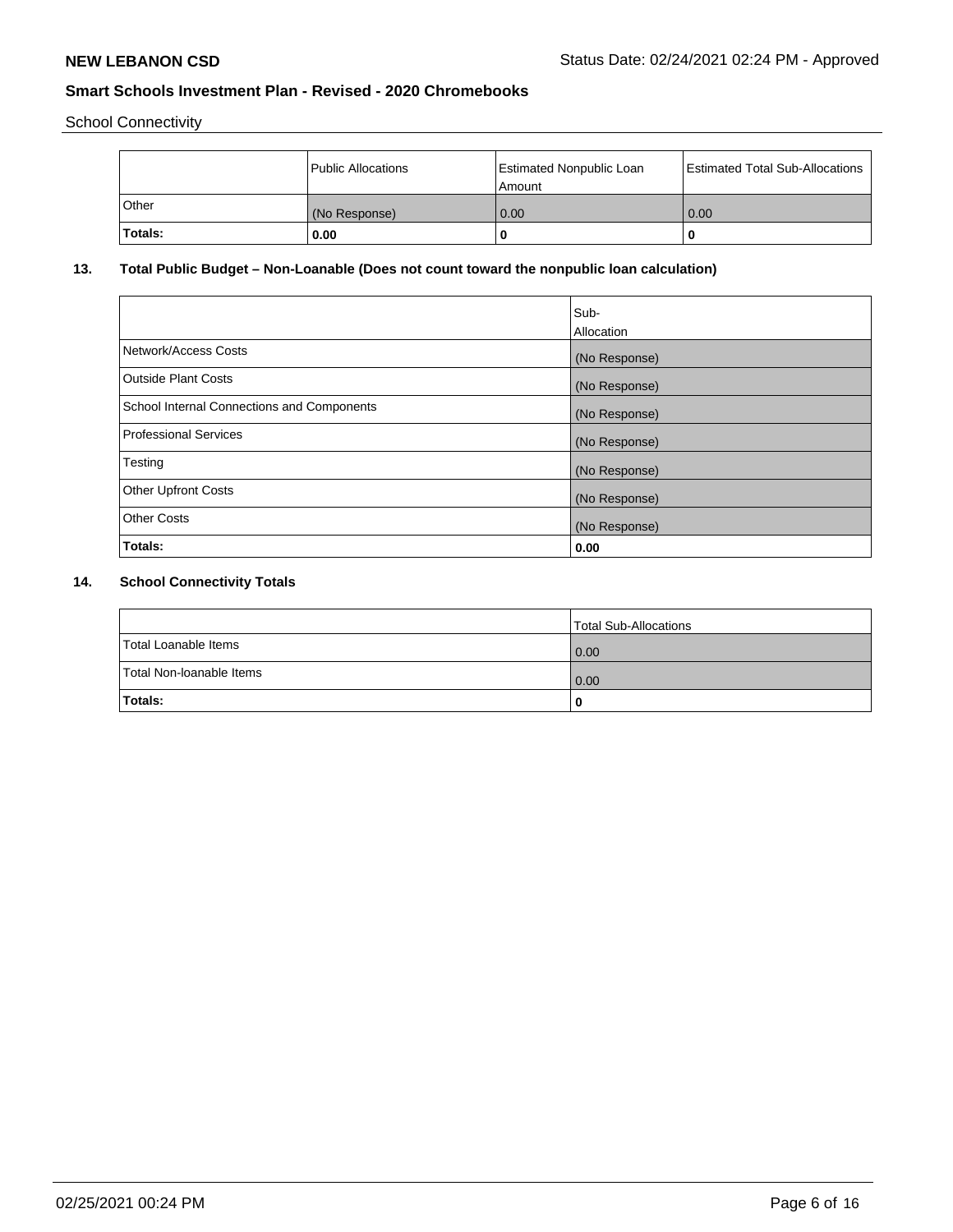Community Connectivity (Broadband and Wireless)

**1. Describe how you intend to use Smart Schools Bond Act funds for high-speed broadband and/or wireless connectivity projects in the community.**

(No Response)

**2. Please describe how the proposed project(s) will promote student achievement and increase student and/or staff access to the Internet in a manner that enhances student learning and/or instruction outside of the school day and/or school building.**

(No Response)

**3. Community connectivity projects must comply with all the necessary local building codes and regulations (building and related permits are not required prior to plan submission).**

 $\Box$  I certify that we will comply with all the necessary local building codes and regulations.

**4. Please describe the physical location of the proposed investment.**

(No Response)

**5. Please provide the initial list of partners participating in the Community Connectivity Broadband Project, along with their Federal Tax Identification (Employer Identification) number.**

| <b>Project Partners</b> | l Federal ID # |
|-------------------------|----------------|
| (No Response)           | (No Response)  |

**6. Please detail the type, quantity, per unit cost and total cost of the eligible items under each sub-category.**

| Select the allowable expenditure | Item to be purchased | Quantity      | Cost per Item | <b>Total Cost</b> |
|----------------------------------|----------------------|---------------|---------------|-------------------|
| type.                            |                      |               |               |                   |
| Repeat to add another item under |                      |               |               |                   |
| each type.                       |                      |               |               |                   |
| (No Response)                    | (No Response)        | (No Response) | (No Response) | 0.00              |
|                                  |                      | o             | 0.00          |                   |

**7. If you are submitting an allocation for Community Connectivity, complete this table.**

**Note that the calculated Total at the bottom of the table must equal the Total allocation for this category that you entered in the SSIP Overview overall budget.**

|                                    | Sub-Allocation |
|------------------------------------|----------------|
| Network/Access Costs               | (No Response)  |
| Outside Plant Costs                | (No Response)  |
| <b>Tower Costs</b>                 | (No Response)  |
| <b>Customer Premises Equipment</b> | (No Response)  |
| <b>Professional Services</b>       | (No Response)  |
| Testing                            | (No Response)  |
| <b>Other Upfront Costs</b>         | (No Response)  |
| <b>Other Costs</b>                 | (No Response)  |
| Totals:                            | 0.00           |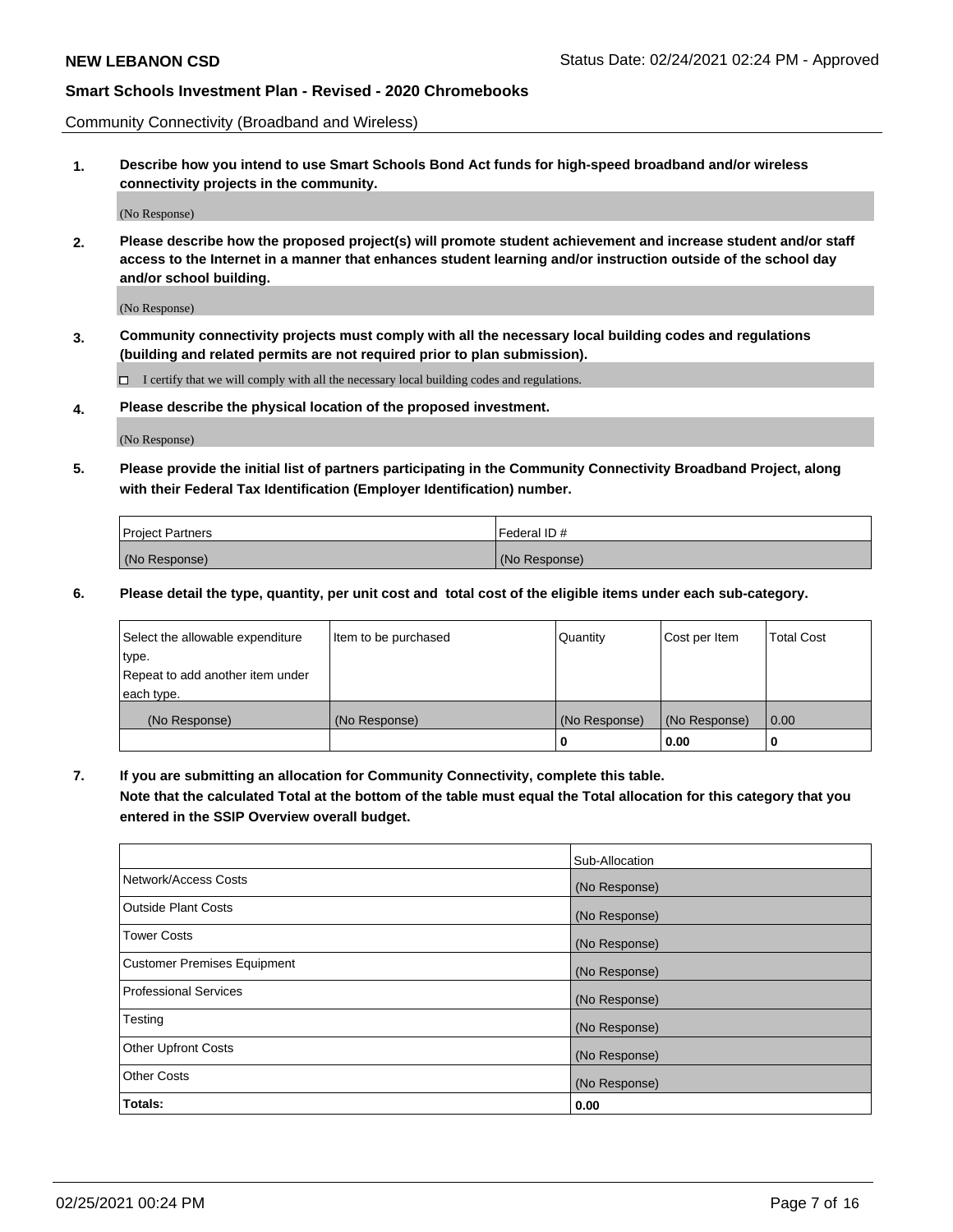### Classroom Learning Technology

**1. In order for students and faculty to receive the maximum benefit from the technology made available under the Smart Schools Bond Act, their school buildings must possess sufficient connectivity infrastructure to ensure that devices can be used during the school day. Smart Schools Investment Plans must demonstrate that sufficient infrastructure that meets the Federal Communications Commission's 100 Mbps per 1,000 students standard currently exists in the buildings where new devices will be deployed, or is a planned use of a portion of Smart Schools Bond Act funds, or is under development through another funding source. Smart Schools Bond Act funds used for technology infrastructure or classroom technology investments must increase the number of school buildings that meet or exceed the minimum speed standard of 100 Mbps per 1,000 students and staff within 12 months. This standard may be met on either a contracted 24/7 firm service or a "burstable" capability. If the standard is met under the burstable criteria, it must be:**

**1. Specifically codified in a service contract with a provider, and**

**2. Guaranteed to be available to all students and devices as needed, particularly during periods of high demand, such as computer-based testing (CBT) periods.**

**Please describe how your district already meets or is planning to meet this standard within 12 months of plan submission.**

All of our buildings currently meet this standard. Our service contract is for 500 mb Internet connection and a 500 mb connection between our two school buildings. We have 430 students currently enrolled in the district.

- **1a. If a district believes that it will be impossible to meet this standard within 12 months, it may apply for a waiver of this requirement, as described on the Smart Schools website. The waiver must be filed and approved by SED prior to submitting this survey.**
	- By checking this box, you are certifying that the school district has an approved waiver of this requirement on file with the New York State Education Department.
- **2. Connectivity Speed Calculator (Required). If the district currently meets the required speed, enter "Currently Met" in the last box: Expected Date When Required Speed Will be Met.**

|                         | l Number of<br><b>Students</b> | Required Speed<br>l in Mbps | Current Speed in<br>l Mbps | <b>Expected Speed</b><br>to be Attained | <b>Expected Date</b><br>When Required<br> Within 12 Months  Speed Will be Met |
|-------------------------|--------------------------------|-----------------------------|----------------------------|-----------------------------------------|-------------------------------------------------------------------------------|
| <b>Calculated Speed</b> | 430                            | 43.00                       | 500                        | 500                                     | currently met                                                                 |

**3. If the district wishes to have students and staff access the Internet from wireless devices within the school building, or in close proximity to it, it must first ensure that it has a robust Wi-Fi network in place that has sufficient bandwidth to meet user demand.**

**Please describe how you have quantified this demand and how you plan to meet this demand.**

We have met this demand. We currently provide access in all classrooms, libraries, cafeterias and gymnasiums with latest WiFi AC Wave 2. We meet all teacher requests and needs of those who bring their own devices into the building.

**4. All New York State public school districts are required to complete and submit an Instructional Technology Plan survey to the New York State Education Department in compliance with Section 753 of the Education Law and per Part 100.12 of the Commissioner's Regulations.**

**Districts that include educational technology purchases as part of their Smart Schools Investment Plan must have a submitted and approved Instructional Technology Plan survey on file with the New York State Education Department.**

By checking this box, you are certifying that the school district has an approved Instructional Technology Plan survey on file with the New York State Education Department.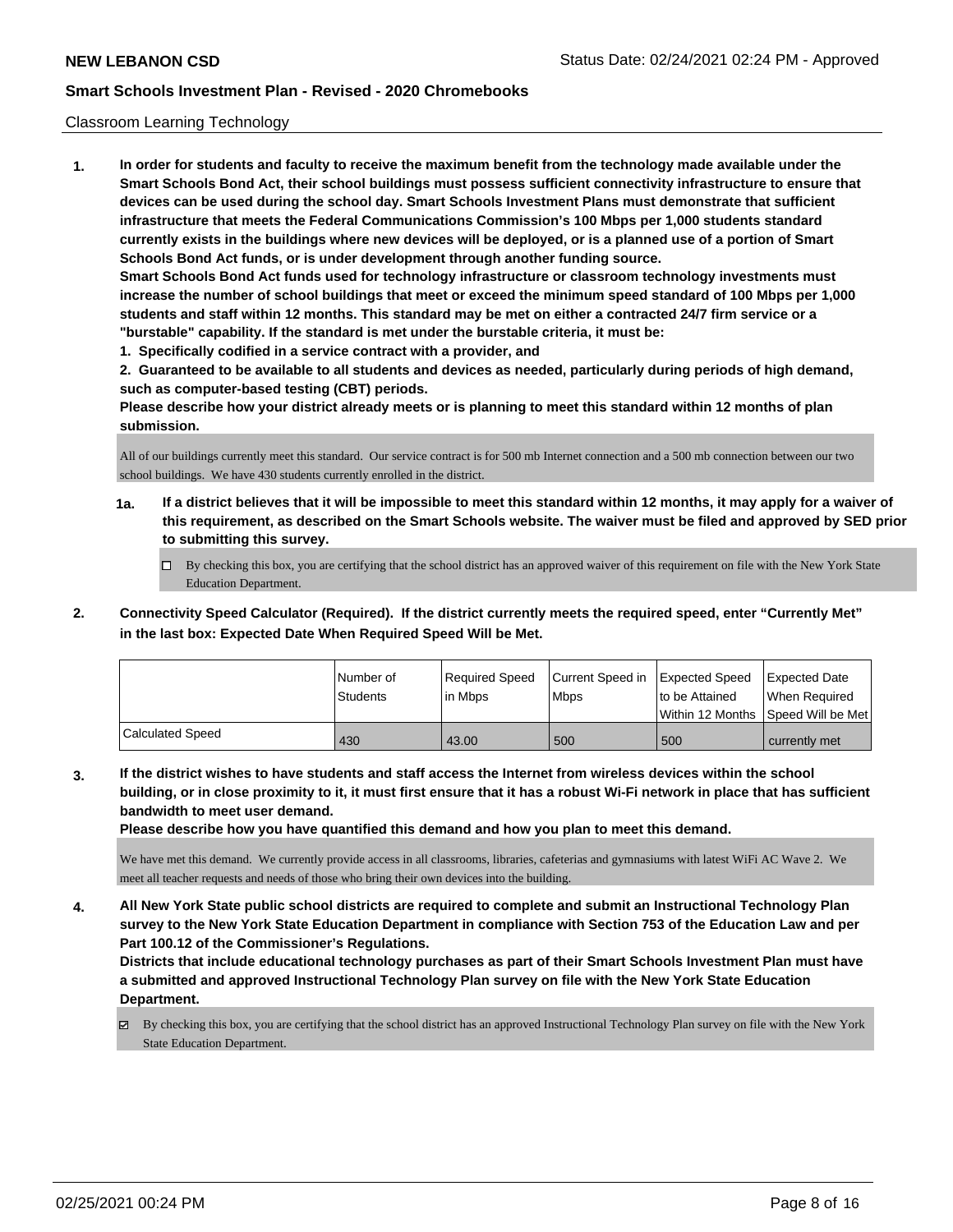### Classroom Learning Technology

**5. Describe the devices you intend to purchase and their compatibility with existing or planned platforms or systems. Specifically address the adequacy of each facility's electrical, HVAC and other infrastructure necessary to install and support the operation of the planned technology.**

We intend to increase the number of Chrome Books available to our students to meet a one-to-one device threshold. Our experience with remote instruction during the COVID school closure period increased our instructional capacity to provide Internet-based instruction. We intend to expand our use of devices both in and out of the classroom. This expansion will support remote instruction should we need to again close for health or other emergency reasons. We anticipate that this need will arise during the 2020-2021 school year.

### **6. Describe how the proposed technology purchases will:**

- **> enhance differentiated instruction;**
- **> expand student learning inside and outside the classroom;**
- **> benefit students with disabilities and English language learners; and**
- **> contribute to the reduction of other learning gaps that have been identified within the district.**

**The expectation is that districts will place a priority on addressing the needs of students who struggle to succeed in a rigorous curriculum. Responses in this section should specifically address this concern and align with the district's Instructional Technology Plan (in particular Question 2 of E. Curriculum and Instruction: "Does the district's instructional technology plan address the needs of students with disabilities to ensure equitable access to instruction, materials and assessments?" and Question 3 of the same section: "Does the district's instructional technology plan address the provision of assistive technology specifically for students with disabilities to ensure access to and participation in the general curriculum?")**

**In addition, describe how the district ensures equitable access to instruction, materials and assessments and participation in the general curriculum for both SWD and English Language Learners/Multilingual Learners (ELL/MLL) students.**

All students will benefit from additional devices. Classroom instruction is enhanced by allowing seamles integration of digital resources. Instructional practice is further enhanced by iincreasing effectiveness of teacher planning through a digital platform, eliminating lost time due to distributing, collecting and replacing paper resources. Teachers can enhance their instructional presence by including asynchronous instructional materials to assist students when engaging with materials outside of the classroom, either in school or out. Increased instructional effectiveness benefits all students and ensures that SWD always have instructional supports regardless of their location. It is especially beneficial to students who receive related services, because those service providers will have the ability to better understand classroom instruction through digital access. SWD can integrated these digital resources into their currently available assistive technology, already covered in both our Technology Plan and our Special Education Plan. The district does not have any ELLs enrolled. Should ELLs enroll in the district, they would benefit by having enhanced access to supporting websites and applications both in school and at home. They would enjoy enhanced communication with their teachers and classmates to increaswe their sense of belonging in the district and to increase access equity.

### **7. Where appropriate, describe how the proposed technology purchases will enhance ongoing communication with parents and other stakeholders and help the district facilitate technology-based regional partnerships, including distance learning and other efforts.**

A one-to-one device program improves communication and accessibility by making teacher expectations readily available in the same platform that is used in the classroom. This readily available information on classroom expectations enhances our communication efforts to both students and caregivers. It also expands our ability to connect with partners outside of the classroom and outside of the school day. Additionally, in households with only one device, providing a Chrome Book to each student increases access by increasing available devices within a household.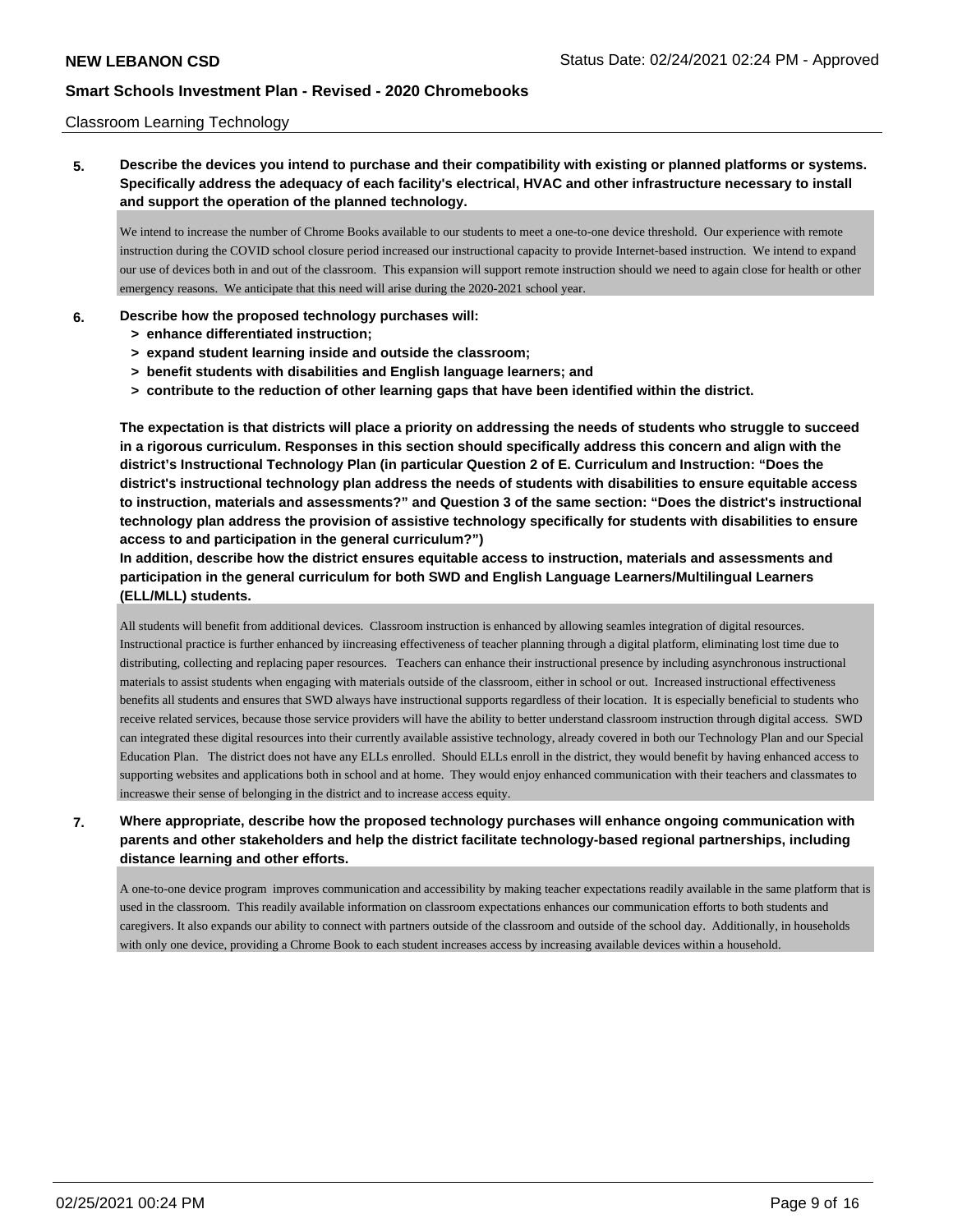### Classroom Learning Technology

**8. Describe the district's plan to provide professional development to ensure that administrators, teachers and staff can employ the technology purchased to enhance instruction successfully.**

**Note: This response should be aligned and expanded upon in accordance with your district's response to Question 1 of F. Professional Development of your Instructional Technology Plan: "Please provide a summary of professional development offered to teachers and staff, for the time period covered by this plan, to support technology to enhance teaching and learning. Please include topics, audience and method of delivery within your summary."**

Each year, for the past several years and going forward, our professional development plan has included a Technology Conference Day. We offer several breakout offerings for our teachers during those days, designed in response to a needs survey. In addition, our Technology Committee is dedicated to seeking out technical growth opportunities for the district to pilot and explore. Our teachers are encouraged and supported financially in attending technology conferences and expos whenever these are available in the Capital district, enhancing our ability to provide up-to-date instructional strategies and support. We are dedicated to maintaining a highly qualified faculty and staff with respect to technical abilities and longterm planning. Teachers are offered PD in implementing all the features of a Google Classroom. These include both synchronous and asynchronous instruction, student collaboration, ongoing timely feedback on works in progress, linking video to assignments and allowing remote completion and submission of assignments. Additionally, teachers have the opportunity to develop advanced skills in parent communication regarding their chid(ren)'s progress toward work completion. In our pilot classrooms, Chromebooks have become the primary mode of student/teacher and parent/teacher communication regarding assignments. As we have been required to provide remote instruction, these communication skills will continue to be enhanced as we provide professional development in the google enhancements becoming available. Our teachers will have opportunities to improve their skills in Google Meets with students during remote instruction.

- **9. Districts must contact one of the SUNY/CUNY teacher preparation programs listed on the document on the left side of the page that supplies the largest number of the district's new teachers to request advice on innovative uses and best practices at the intersection of pedagogy and educational technology.**
	- By checking this box, you certify that you have contacted the SUNY/CUNY teacher preparation program that supplies the largest number of your new teachers to request advice on these issues.
	- **9a. Please enter the name of the SUNY or CUNY Institution that you contacted.**

SUNY Albany

**9b. Enter the primary Institution phone number.**

518-442-3300

**9c. Enter the name of the contact person with whom you consulted and/or will be collaborating with on innovative uses of technology and best practices.**

Michael Piccorillo

**10. To ensure the sustainability of technology purchases made with Smart Schools funds, districts must demonstrate a long-term plan to maintain and replace technology purchases supported by Smart Schools Bond Act funds. This sustainability plan shall demonstrate a district's capacity to support recurring costs of use that are ineligible for Smart Schools Bond Act funding such as device maintenance, technical support, Internet and wireless fees, maintenance of hotspots, staff professional development, building maintenance and the replacement of incidental items. Further, such a sustainability plan shall include a long-term plan for the replacement of purchased devices and equipment at the end of their useful life with other funding sources.**

 $\boxtimes$  By checking this box, you certify that the district has a sustainability plan as described above.

**11. Districts must ensure that devices purchased with Smart Schools Bond funds will be distributed, prepared for use, maintained and supported appropriately. Districts must maintain detailed device inventories in accordance with generally accepted accounting principles.**

By checking this box, you certify that the district has a distribution and inventory management plan and system in place.

**12. Please detail the type, quantity, per unit cost and total cost of the eligible items under each sub-category.**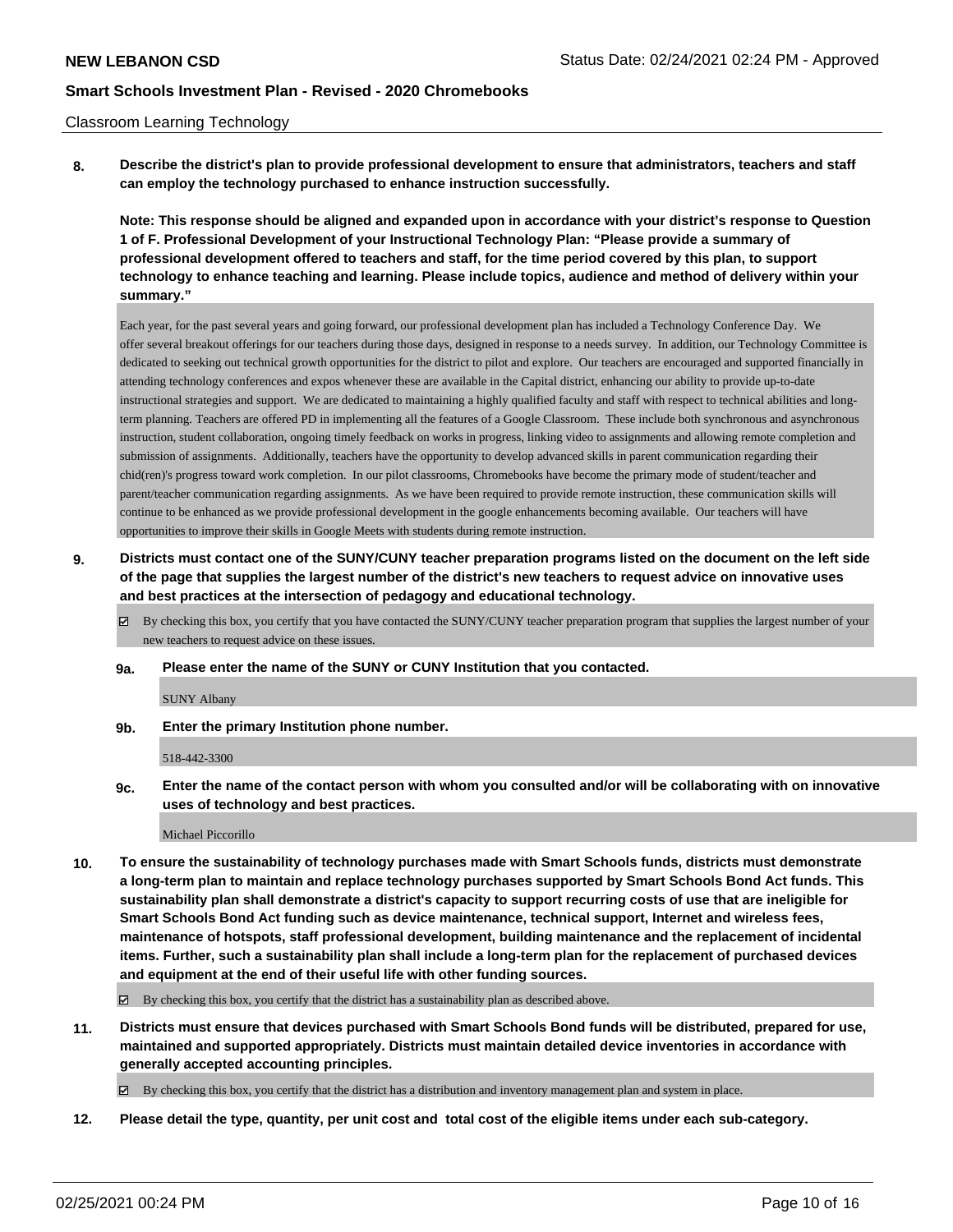Classroom Learning Technology

| Select the allowable expenditure | Item to be Purchased                         | Quantity | Cost per Item | <b>Total Cost</b> |
|----------------------------------|----------------------------------------------|----------|---------------|-------------------|
| type.                            |                                              |          |               |                   |
| Repeat to add another item under |                                              |          |               |                   |
| each type.                       |                                              |          |               |                   |
| <b>Laptop Computers</b>          | hp Chromebook, management fee &<br>warrantee | 205      | 330.00        | 67,650.00         |
| <b>Other Costs</b>               | charging/storage cart                        | 4        | 950.00        | 3,800.00          |
| <b>Other Costs</b>               | portable chargers                            | 40       | 100.00        | 4,000.00          |
|                                  |                                              | 249      | 1,380.00      | 75,450            |

## **13. Final 2014-15 BEDS Enrollment to calculate Nonpublic Sharing Requirement (no changes allowed.)**

|              | Public Enrollment | Nonpublic Enrollment | l Total Enrollment | l Nonpublic<br>l Percentage |
|--------------|-------------------|----------------------|--------------------|-----------------------------|
| l Enrollment | 403               | 108                  | 511.00             | 21.14                       |

## **14. If you are submitting an allocation for Classroom Learning Technology complete this table.**

|                          | Public School Sub-Allocation | <b>Estimated Nonpublic Loan</b><br>Amount<br>(Based on Percentage Above) | Estimated Total Public and<br>Nonpublic Sub-Allocation |
|--------------------------|------------------------------|--------------------------------------------------------------------------|--------------------------------------------------------|
| Interactive Whiteboards  | (No Response)                | 0.00                                                                     | 0.00                                                   |
| <b>Computer Servers</b>  | (No Response)                | 0.00                                                                     | 0.00                                                   |
| <b>Desktop Computers</b> | (No Response)                | 0.00                                                                     | 0.00                                                   |
| <b>Laptop Computers</b>  | 67,650.00                    | 18,129.53                                                                | 85,779.53                                              |
| <b>Tablet Computers</b>  | (No Response)                | 0.00                                                                     | 0.00                                                   |
| <b>Other Costs</b>       | 7,800.00                     | 2,090.32                                                                 | 9,890.32                                               |
| Totals:                  | 75,450.00                    | 20,220                                                                   | 95,670                                                 |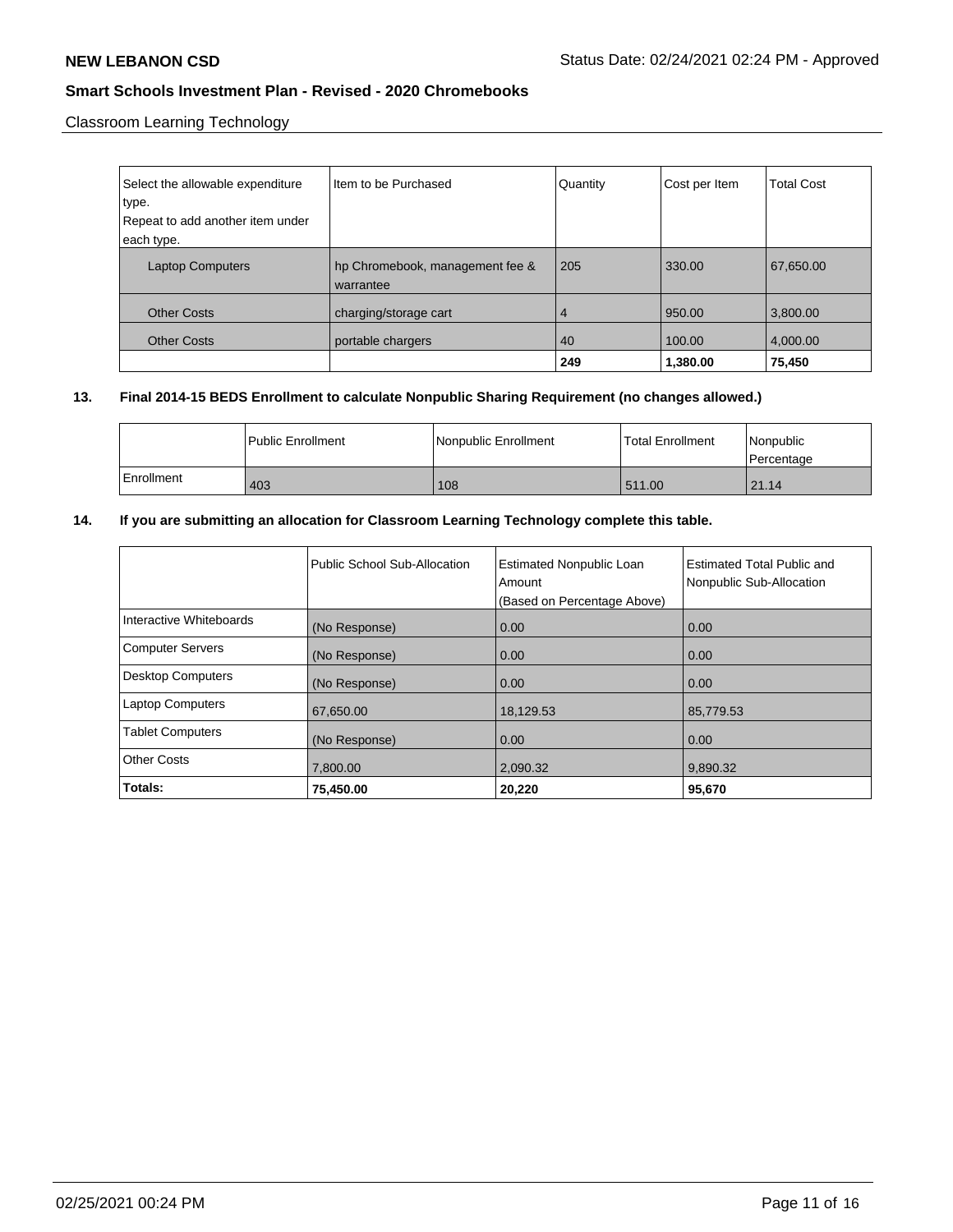### Pre-Kindergarten Classrooms

**1. Provide information regarding how and where the district is currently serving pre-kindergarten students and justify the need for additional space with enrollment projections over 3 years.**

(No Response)

- **2. Describe the district's plan to construct, enhance or modernize education facilities to accommodate prekindergarten programs. Such plans must include:**
	- **Specific descriptions of what the district intends to do to each space;**
	- **An affirmation that new pre-kindergarten classrooms will contain a minimum of 900 square feet per classroom;**
	- **The number of classrooms involved;**
	- **The approximate construction costs per classroom; and**
	- **Confirmation that the space is district-owned or has a long-term lease that exceeds the probable useful life of the improvements.**

(No Response)

**3. Smart Schools Bond Act funds may only be used for capital construction costs. Describe the type and amount of additional funds that will be required to support ineligible ongoing costs (e.g. instruction, supplies) associated with any additional pre-kindergarten classrooms that the district plans to add.**

(No Response)

**4. All plans and specifications for the erection, repair, enlargement or remodeling of school buildings in any public school district in the State must be reviewed and approved by the Commissioner. Districts that plan capital projects using their Smart Schools Bond Act funds will undergo a Preliminary Review Process by the Office of Facilities Planning.**

**Please indicate on a separate row each project number given to you by the Office of Facilities Planning.**

| Project Number |  |
|----------------|--|
| (No Response)  |  |
|                |  |

**5. Please detail the type, quantity, per unit cost and total cost of the eligible items under each sub-category.**

| Select the allowable expenditure | Item to be purchased | Quantity      | Cost per Item | <b>Total Cost</b> |
|----------------------------------|----------------------|---------------|---------------|-------------------|
| type.                            |                      |               |               |                   |
| Repeat to add another item under |                      |               |               |                   |
| each type.                       |                      |               |               |                   |
| (No Response)                    | (No Response)        | (No Response) | (No Response) | 0.00              |
|                                  |                      | υ             | 0.00          |                   |

**6. If you have made an allocation for Pre-Kindergarten Classrooms, complete this table. Note that the calculated Total at the bottom of the table must equal the Total allocation for this category that you entered in the SSIP Overview overall budget.**

|                                          | Sub-Allocation |
|------------------------------------------|----------------|
| Construct Pre-K Classrooms               | (No Response)  |
| Enhance/Modernize Educational Facilities | (No Response)  |
| <b>Other Costs</b>                       | (No Response)  |
| Totals:                                  | 0.00           |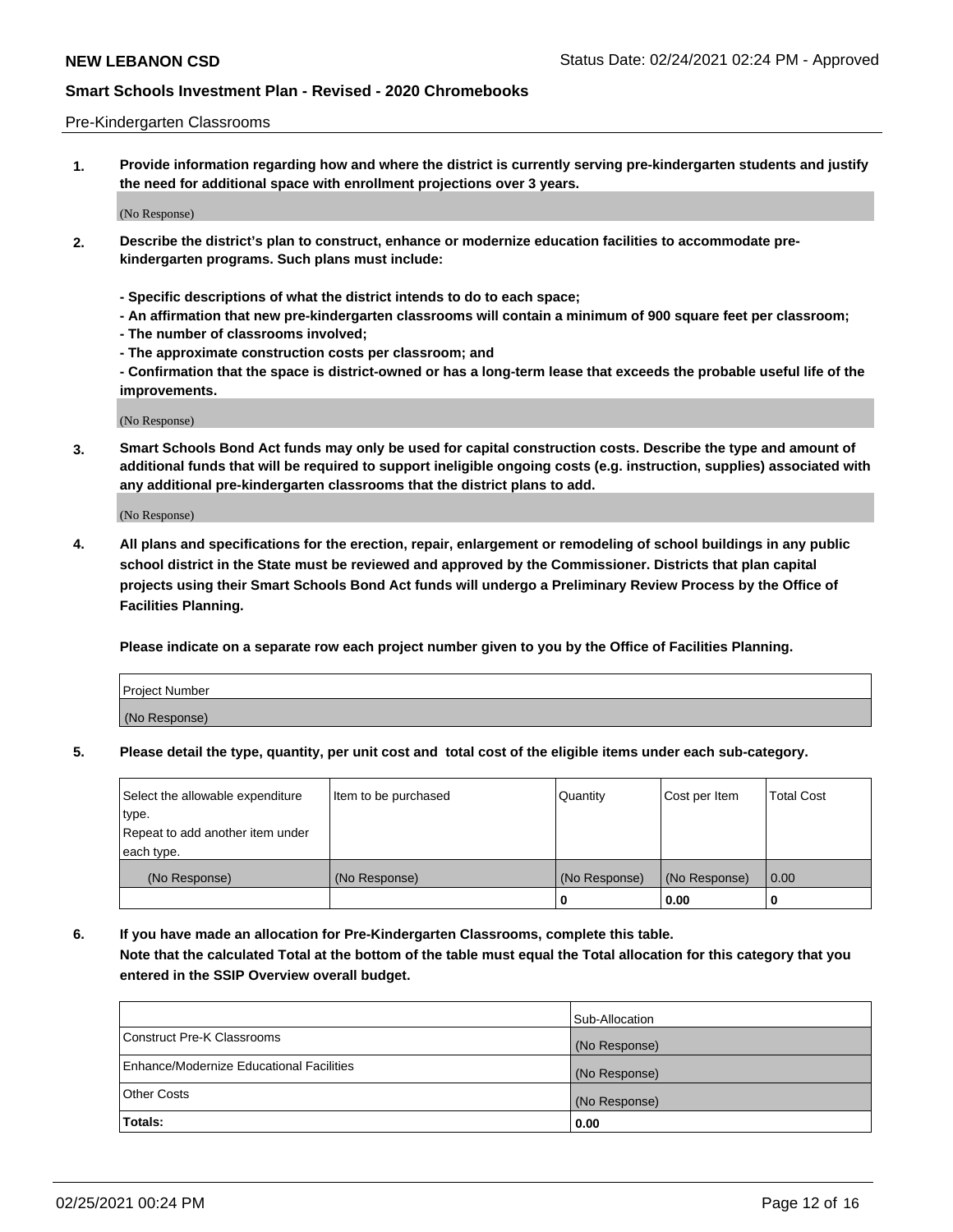Replace Transportable Classrooms

**1. Describe the district's plan to construct, enhance or modernize education facilities to provide high-quality instructional space by replacing transportable classrooms.**

(No Response)

**2. All plans and specifications for the erection, repair, enlargement or remodeling of school buildings in any public school district in the State must be reviewed and approved by the Commissioner. Districts that plan capital projects using their Smart Schools Bond Act funds will undergo a Preliminary Review Process by the Office of Facilities Planning.**

**Please indicate on a separate row each project number given to you by the Office of Facilities Planning.**

| Project Number |  |
|----------------|--|
|                |  |
|                |  |
|                |  |
|                |  |
| (No Response)  |  |
|                |  |
|                |  |
|                |  |

**3. For large projects that seek to blend Smart Schools Bond Act dollars with other funds, please note that Smart Schools Bond Act funds can be allocated on a pro rata basis depending on the number of new classrooms built that directly replace transportable classroom units.**

**If a district seeks to blend Smart Schools Bond Act dollars with other funds describe below what other funds are being used and what portion of the money will be Smart Schools Bond Act funds.**

(No Response)

**4. Please detail the type, quantity, per unit cost and total cost of the eligible items under each sub-category.**

| Select the allowable expenditure | Item to be purchased | Quantity      | Cost per Item | Total Cost |
|----------------------------------|----------------------|---------------|---------------|------------|
| ∣type.                           |                      |               |               |            |
| Repeat to add another item under |                      |               |               |            |
| each type.                       |                      |               |               |            |
| (No Response)                    | (No Response)        | (No Response) | (No Response) | 0.00       |
|                                  |                      | u             | 0.00          |            |

**5. If you have made an allocation for Replace Transportable Classrooms, complete this table. Note that the calculated Total at the bottom of the table must equal the Total allocation for this category that you entered in the SSIP Overview overall budget.**

|                                                | Sub-Allocation |
|------------------------------------------------|----------------|
| Construct New Instructional Space              | (No Response)  |
| Enhance/Modernize Existing Instructional Space | (No Response)  |
| Other Costs                                    | (No Response)  |
| Totals:                                        | 0.00           |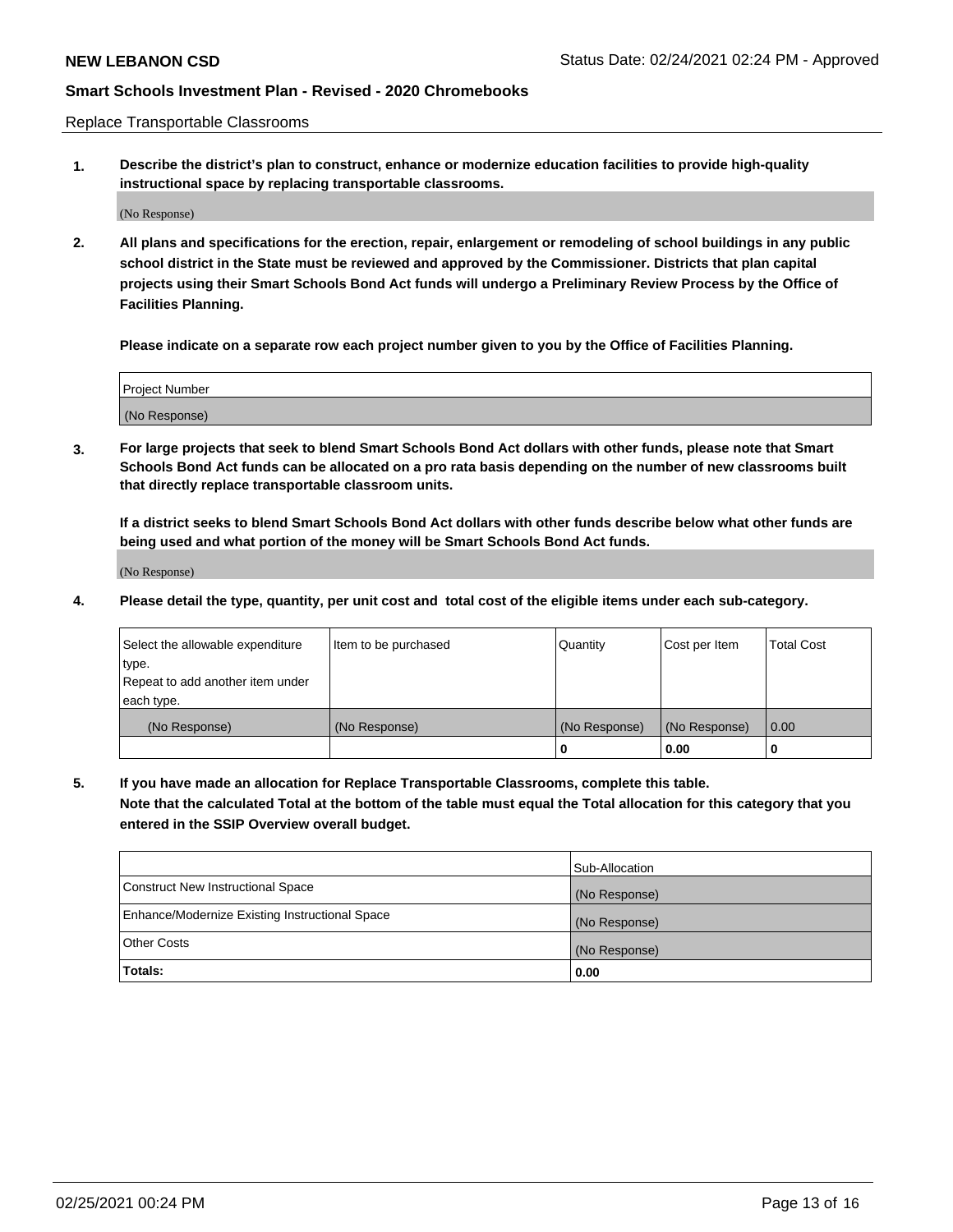High-Tech Security Features

**1. Describe how you intend to use Smart Schools Bond Act funds to install high-tech security features in school buildings and on school campuses.**

(No Response)

**2. All plans and specifications for the erection, repair, enlargement or remodeling of school buildings in any public school district in the State must be reviewed and approved by the Commissioner. Smart Schools plans with any expenditures in the High-Tech Security category require a project number from the Office of Facilities Planning. Districts must submit an SSBA LOI and receive project numbers prior to submitting the SSIP. As indicated on the LOI, some projects may be eligible for a streamlined review and will not require a building permit. Please indicate on a separate row each project number given to you by the Office of Facilities Planning.**

| <b>Project Number</b> |  |
|-----------------------|--|
|                       |  |
| (No Response)         |  |

- **3. Was your project deemed eligible for streamlined Review?**
	- Yes
	- $\hfill \square$  No
- **4. Include the name and license number of the architect or engineer of record.**

| Name          | License Number |
|---------------|----------------|
| (No Response) | (No Response)  |

**5. Please detail the type, quantity, per unit cost and total cost of the eligible items under each sub-category.**

| Select the allowable expenditure | Item to be purchased | Quantity      | Cost per Item | <b>Total Cost</b> |
|----------------------------------|----------------------|---------------|---------------|-------------------|
| type.                            |                      |               |               |                   |
| Repeat to add another item under |                      |               |               |                   |
| each type.                       |                      |               |               |                   |
| (No Response)                    | (No Response)        | (No Response) | (No Response) | 0.00              |
|                                  |                      | 0             | 0.00          |                   |

**6. If you have made an allocation for High-Tech Security Features, complete this table.**

**Enter each Sub-category Public Allocation based on the the expenditures listed in Table #5.**

|                                                      | Sub-Allocation |
|------------------------------------------------------|----------------|
| Capital-Intensive Security Project (Standard Review) | (No Response)  |
| <b>Electronic Security System</b>                    | (No Response)  |
| <b>Entry Control System</b>                          | (No Response)  |
| Approved Door Hardening Project                      | (No Response)  |
| <b>Other Costs</b>                                   | (No Response)  |
| Totals:                                              | 0.00           |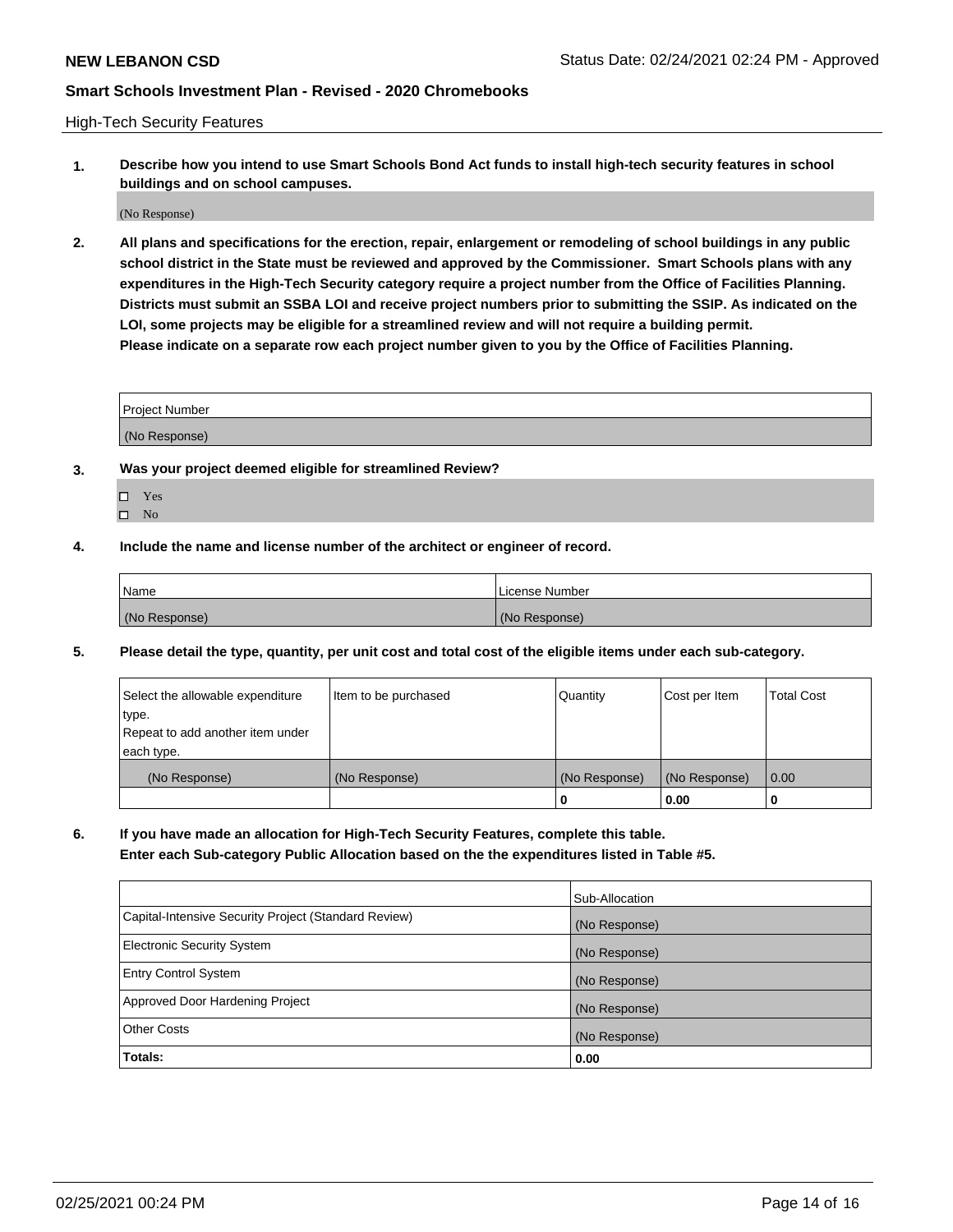Non-Public Schools

**1. Describe your plan to utilize SSBA funds to purchase devices and loan to the nonpublic schools within your district. Please specify what devices have been requested by the nonpublic schools. If the nonpublic schools have not finalized requests, the district should provide the date nonpublic schools will submit the request by.**

At this time, the local non-public school has not made requests for devices. The non-public school will submit its requests by September 1, 2020. In past years, there had been two non-public schools in our district. The Mountain Road School closed effective July 1, 2020.

**2. A final Smart Schools Investment Plan cannot be approved until school authorities have adopted regulations specifying the date by which requests from nonpublic schools for the purchase and loan of Smart Schools Bond Act classroom technology must be received by the district.**

 $\boxtimes$  By checking this box, you certify that you have such a plan and associated regulations in place that have been made public.

**2a. Please enter the date each year nonpublic schools must request loanable items from the school district. This date cannot be earlier than June 1 of the previous school year.**

9/1

### **3. Final 2014-15 BEDS Enrollment to calculate Nonpublic Sharing Requirement (no changes allowed.)**

|            | Public Enrollment | Nonpublic Enrollment | <sup>1</sup> Total Enrollment | I Nonpublic Percentage |
|------------|-------------------|----------------------|-------------------------------|------------------------|
| Enrollment | 403               | 108                  | 511.00                        | $\Omega$<br>14         |

### **4. Nonpublic Loan Calculator**

|                                                          | Loanable     | Loanable   | Additional       | Estimated | Previously | l Cumulative | <b>Final Per</b> | Final Total |
|----------------------------------------------------------|--------------|------------|------------------|-----------|------------|--------------|------------------|-------------|
|                                                          | School       | Classroom  | Nonpublic        | Per Pupil | Approved   | Per Pupil    | Pupil Loan       | ∣Loan       |
|                                                          | Connectivity | Technology | Loan             | Amount -  | Per Pupil  | Loan         | Amount -         | Amount -    |
|                                                          |              |            | (Optional)       | This Plan | Amount(s)  | Amount       | This Plan        | This Plan   |
| <b>Required Nonpublic</b><br>Loan                        | 0.00         | 95.669.85  |                  | 187.22    | 0.00       | 187.22       | 187.22           | 20.219.85   |
| Final Adjusted Loan<br>I - (If additional loan<br>funds) | 0.00         | 95,669.85  | (No<br>Response) | 187.22    | 0.00       | 187.22       | 187.22           | 20,219.85   |

#### **5. Nonpublic Share**

|                                          | Final Per Pupil Amount | Final Nonpublic Loan Amount |
|------------------------------------------|------------------------|-----------------------------|
| Pending and Previously<br>Approved Plans | 0.00                   | 0.00                        |
| 'This Plan                               | 187.22                 | 20,219.85                   |
| Total                                    | 187.22                 | 20,219.85                   |

#### **6. Distribution of Nonpublic Loan Amount by School**

| l Nonpublic School Name | 12018-19 K-12 Enrollment | Special Ed School? If Yes, not eligible |
|-------------------------|--------------------------|-----------------------------------------|
| <b>I DARROW SCHOOL</b>  | 102                      | l No                                    |
| I MOUNTAIN ROAD SCHOOL  | 29                       | l No                                    |

**7. Please detail the type, quantity and per unit cost of the eligible items under each sub-category.**